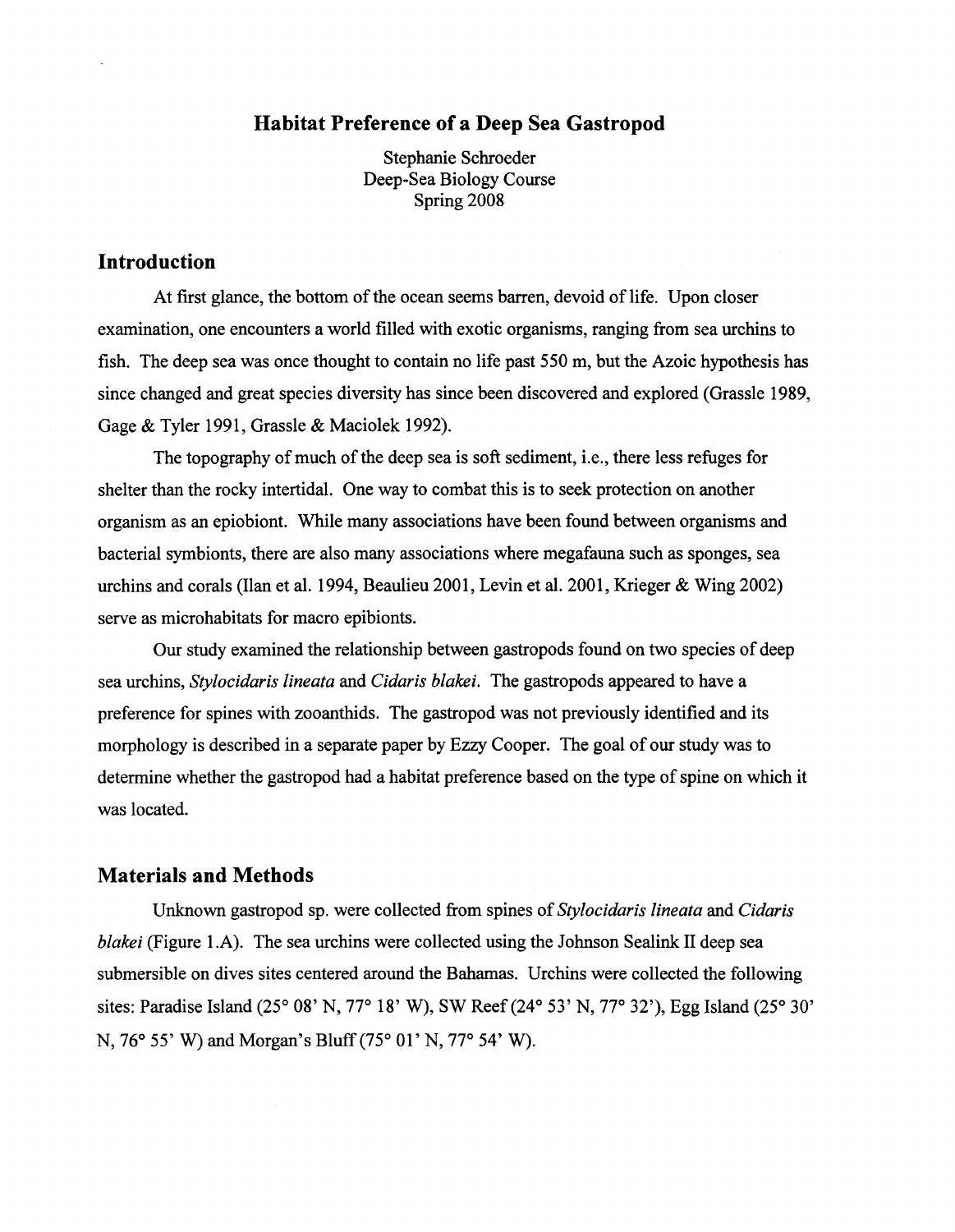#### **Habitat**

The gastropods were associated with spines covered in nonstalked zooanthids. Only one gastropod was found per urchin, with the exception of 2 urchins that had 2 gastropods each. A total of 33 gastropods were found, one being a juvenile. The percent cover of nonstalked zooanthids on spines associated with the gastropods was 90-100%, with the exception of one spine that only had 5% cover. The remainder of spines on the low percent urchin was 90-100%.

#### **Experiments**

Four experiments were conducted to determine habitat preference. Gastropods were placed in petri dishes with grids to track their movements (Figure 1.B). Each experiment was checked every .5 hours for 2 hours. A total of 20 gastropods was used for each experiment. An initial pilot study was conducted to establish the proper distance to place the gastropod by the spines. *Stylocidaris lineata* spines were primarily used based on quantity of urchins.

**Experiment 1-one gastropod was placed in the middle of the dish with 2 spines on either side,** equidistant from the gastropod (6.35 mm). One spine was covered in zooanthids and the other had none.

**Experiment** 2-one gastropod was placed in the middle of the dish with 2 spines on either side, equidistant from the gastropod  $(6.35 \text{ mm})$ . Neither of the spines had zooanthids on them. **Experiment 3-one gastropod was placed in the middle of the dish, with 1 spine also placed in** the middle. The spine was 2 cm long and halfwas covered with zooanthids and the other half was bare. Gastropod was placed with .5 cm from the center of spine, either on the zooanthid or non-zooanthid end of the spine. Gastropods were attached or placed with foot to spine. Measurements were made from center of spine. The zooanthid region was counted as positive and the non-zooanthid side was measured as negative from the center.

**Experiment** 4-one gastropod was placed in the middle of the dish with no spines.

#### **Results**

Initially the gastropods were placed in the middle of the dish with spines 12 mm away from the gastropods. After two trials, we discovered the gastropods were not moving near the spines and the spines were placed 6.35 mm away from the individuals. The size of the petri dish did not affect the results. The gastropods' positions were checked every .5 hours for two hours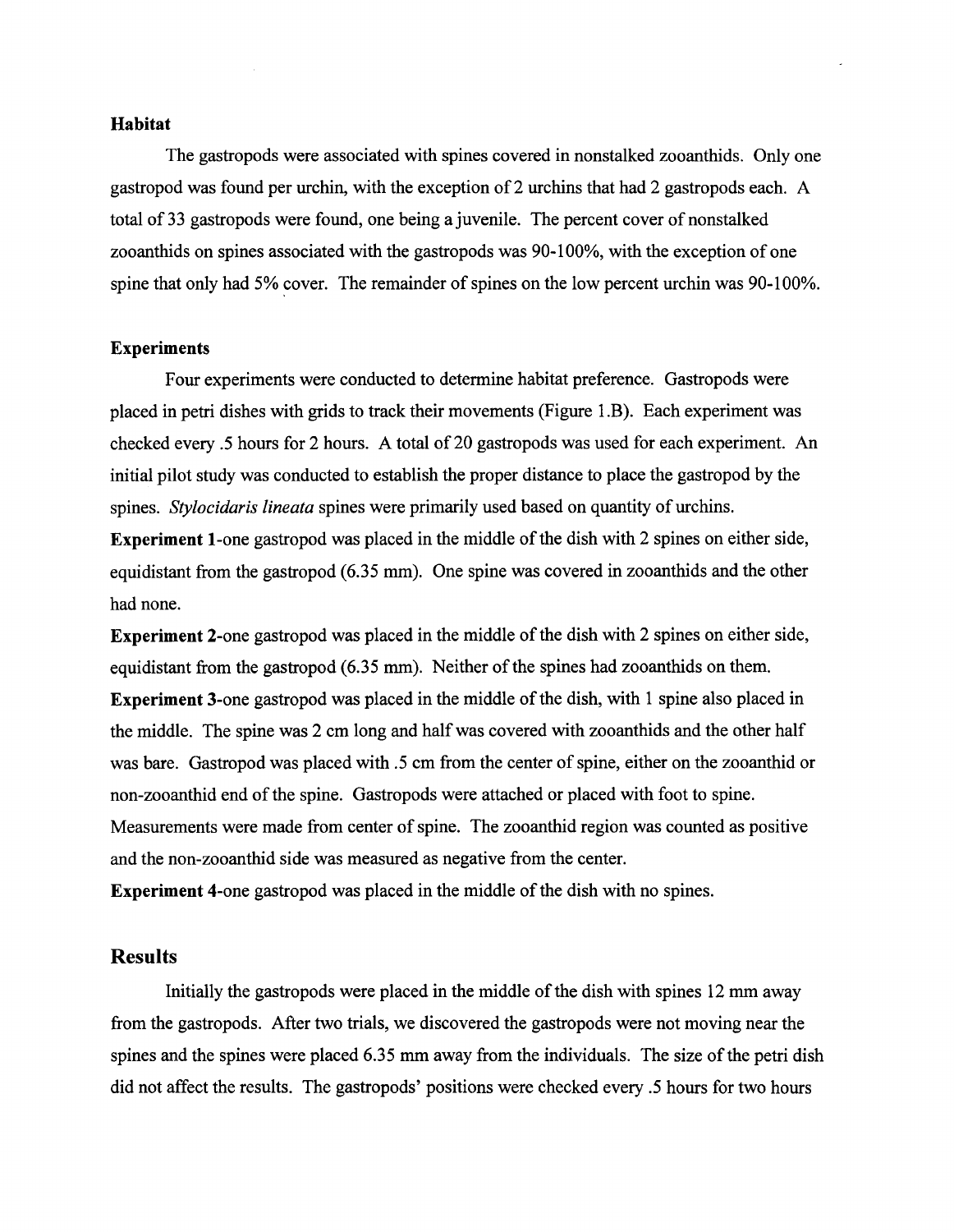and their locations were marked according to the grid on the petri dishes. In addition to their location on the grids, it was noted whether they were located on a nonzooanthid spine, a zooanthid spine or on the glass itself.

### **Experiment 1**

2 spines (zooanthid-covered and non), one gastropod

Gastropods preferred the zooanthid spines (Goodness of fit test,  $P=0.000232$ ). The gastropods showed no preference between the glass and the nonzooanthid spine. At the end of the trial, no gastropods were found on the nonzooanthid spines; they were either on the glass or a zooanthid spine.

### **Experiment 2**

2 spines (both spines nonzooanthids), 1 gastropod

No preference was shown between the nonzooanthid spines and the glass (Goodness of fit test, P=0.344). The majority of gastropods that crawled onto spines remained on the spines for the trial period.

### **Experiment** 3

1 spine, 1 gastropod (1 spine, 2 cm long, with 1 cm zooanthid and 1 cm naturally uncovered or with zooanthid cover scraped off)

The gastropods preferred the zooanthid portion of the spine (Goodness of fit test,  $P=0.003645$ ). Gastropods initially placed on the zooanthid side of the spine remained on the zooanthid side while gastropods placed on the nonzooanthid side moved towards the zooanthid side.

## **Experiment 4**

No spine, 1 gastropod (Gastropod placed in clean dish with no spines)

Gastropods were placed in a container without any spines to investigate movement. Roughly half of the gastropods moved (more than 2 grid spaces) while the other half either did not move or moved less than 2 grid spaces. The gastropods' movement appears to be haphazard and random.

# **Discussion**

The role of epibionts varies from possibly parasitic to beneficial for the host organism. Epibionts can range from bacteria to macroscopic worms and gastropods (Buck et al. 2000, Mercier and Hamel 2008). With large epibionts in the deep sea, the hosts may provide a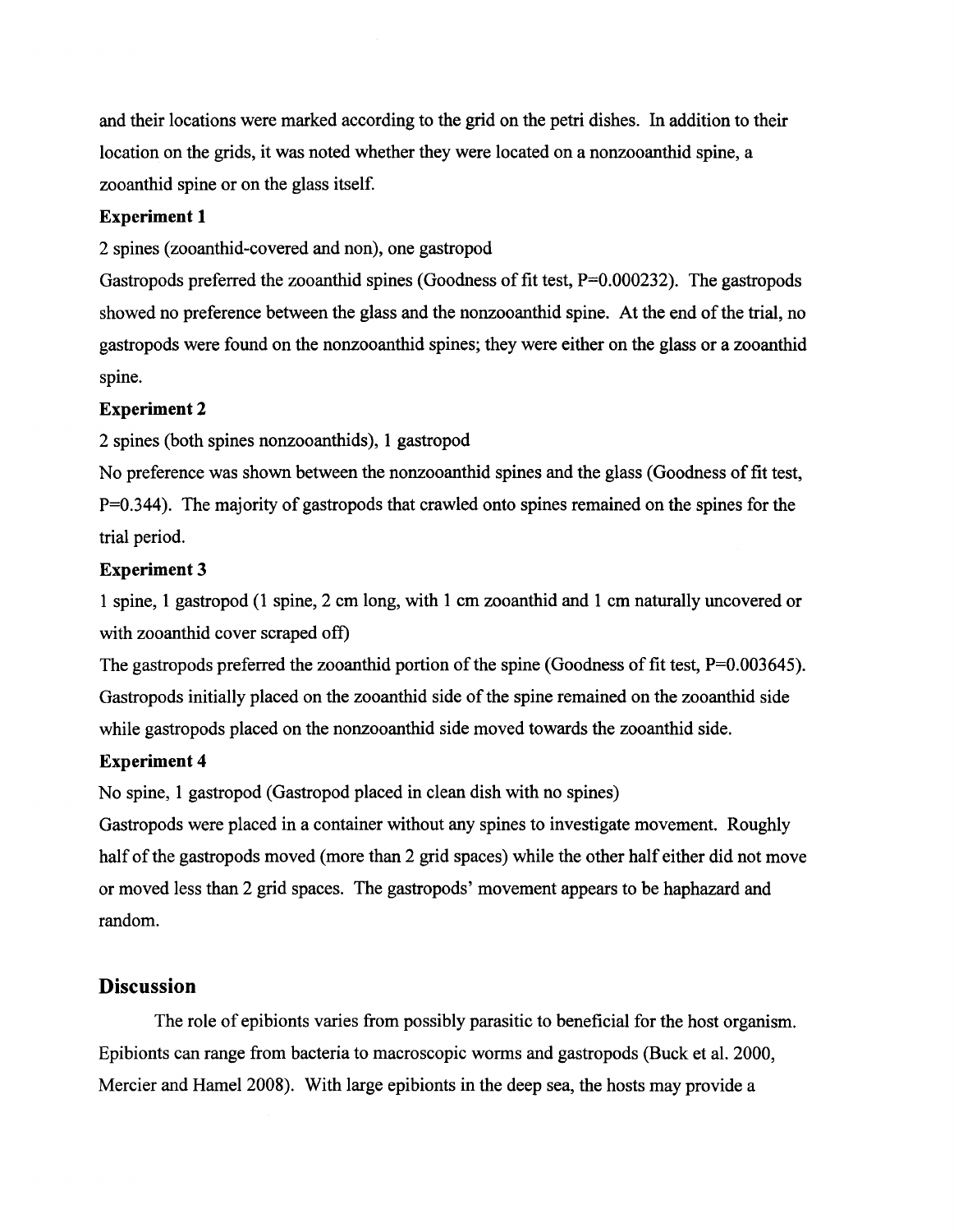microhabitat in a landscape where food resources are scarce. Our unknown gastropod sp. had a preference for urchin spines with zooanthids on them, but it could not be determined if the gastropods were actually eating the zooanthids (Figure I.C). We were unable to detect a radula after dissecting three gastropods, so if they are consuming zooanthids, they most likely use a suction mechanism to extract them. We also examined the feces of the gastropod, but the results were inconclusive, as the samples appeared to be composed of sand.

If the gastropods have a zooanthid spine preference, how do they detect their preferred spine? While the gastropods placed in a dish without any zooanthid spines appeared to move haphazardly, when zooanthid spines were present, the gastropods that were found on the spines at the end of the experiment actually had moved to the spines within the first half hour of the time trial. This suggests a possible chemosensory mechanism for zooanthid detection.

Epibionts benefit from their hosts, but do the hosts benefit from their interlopers? *Stylocidaris lineata* and *Cidaris blakei* were not just covered in gastropods, but had a menegerie of organisms on their spines (Dunn and Keammerer, pers. comm. 2008). The organisms may serve as a biological coat of armor or possibly keep their hosts free from parasites. The organisms may serve as cleaners of their hosts. Regardless of their epibiotic function, the unknown gastropods demonstrate a distinct habitat preference, and possible food preference, and further studies are needed to determine the gastropod's species and behaviors.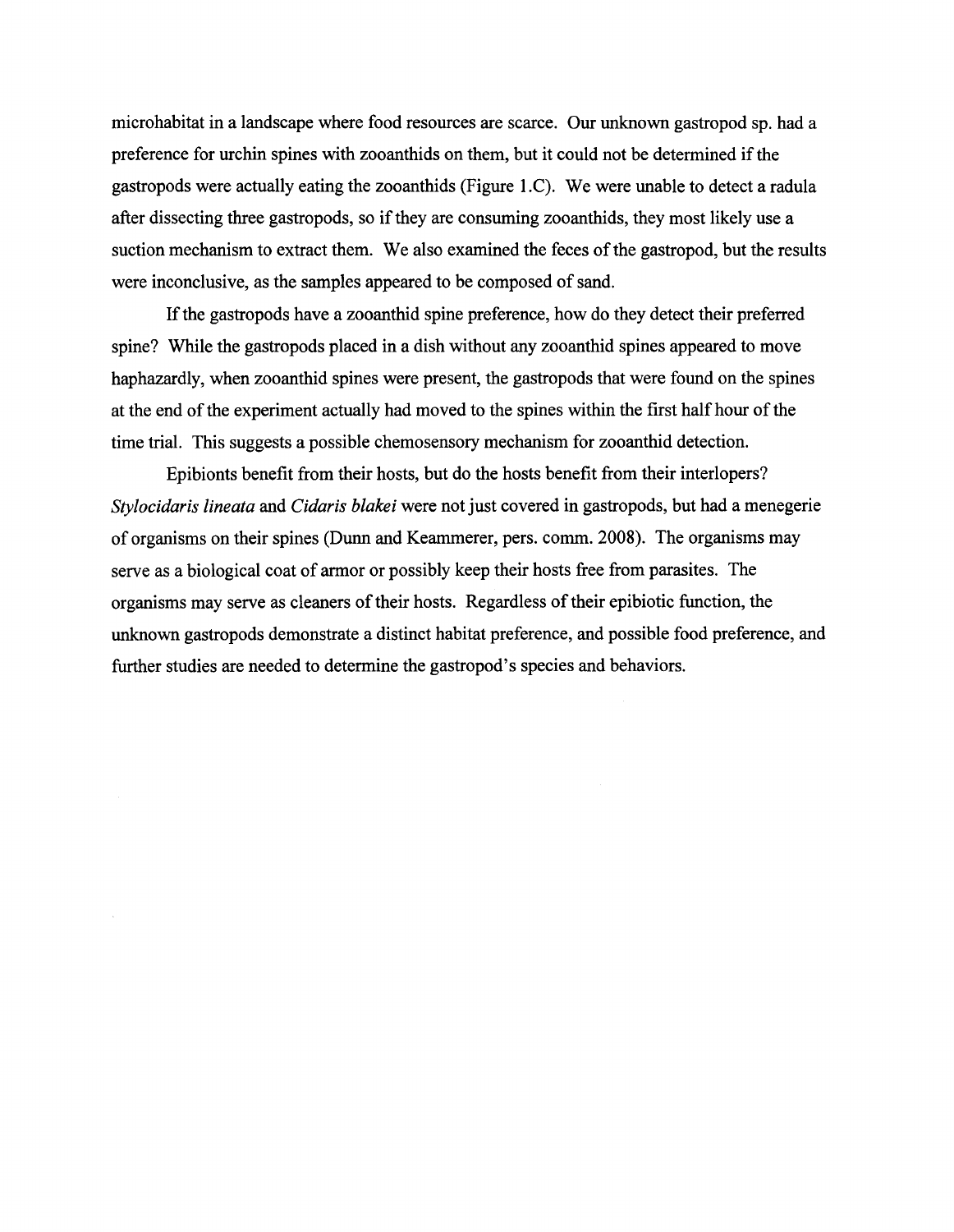





Figure 1. A. *Stylocidaris lineata* aboral view. B. Grid system for tracking gastropod movement. C. 2 unknown gastropods on a zooanthid spine from S.  $\overrightarrow{l}$ *lineata.* Each demarcation = 1 mm.